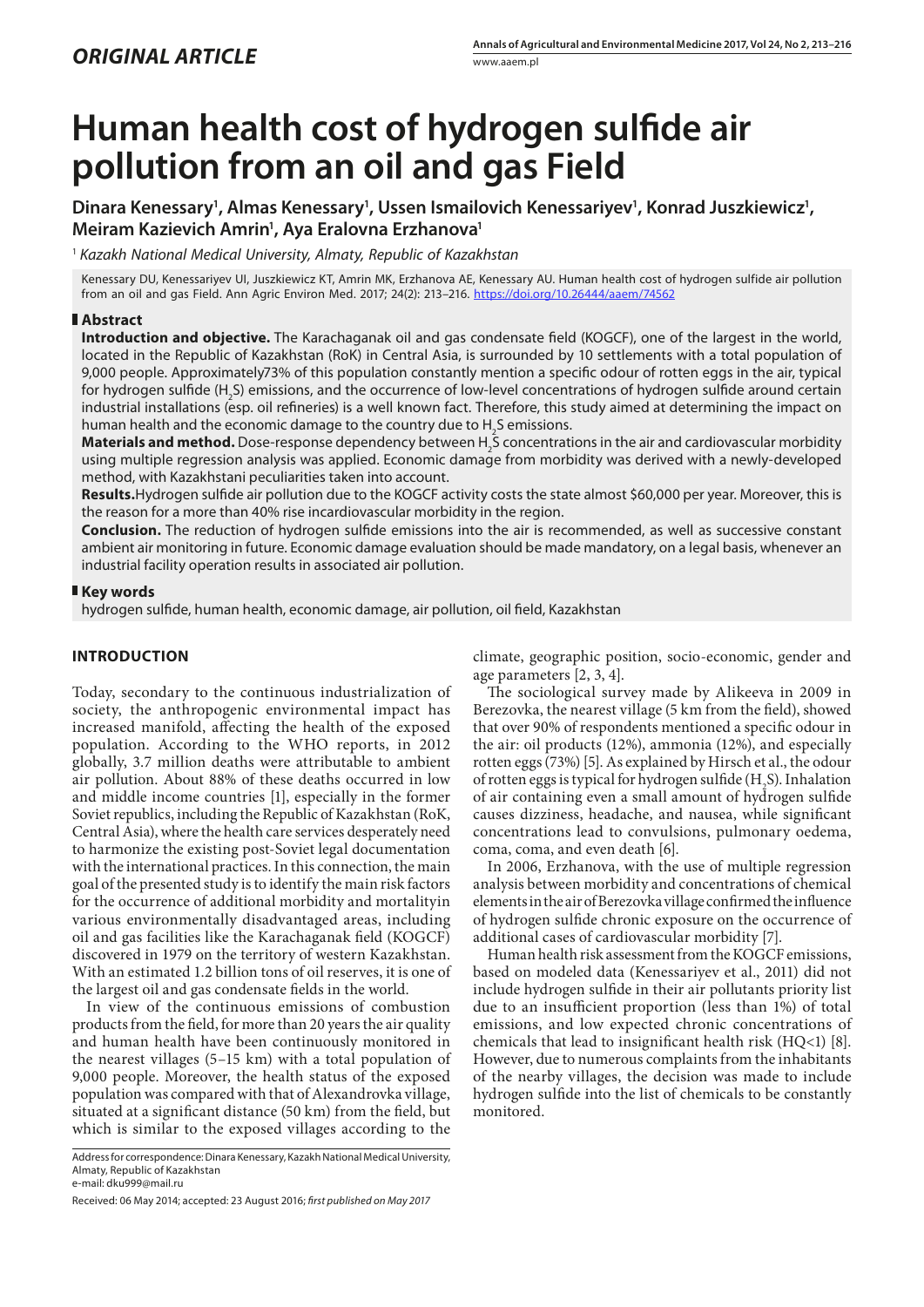Dinara Kenessary, Almas Kenessary, Ussen Ismailovich Kenessariyev, Konrad Juszkiewicz, Meiram Kazievich Amrin, Aya Eralovna Erzhanova . Human health cost…

#### **MATERIALS AND METHOD**

Data on  $H_2$ S was collected using the environmental monitoring stations (EMS) installed in the above-mentioned villages.

**Brief description of the EMS.** Continuous monitoring of ambient air was carried out with the help of 14 EMS that automatically collected data every 10 seconds. The data from EMS may be averaged for any length interval.The minimum detection limit is less than 0.00056 mg/m<sup>3</sup>. The stations are connected to the emergency response services, thus permitting timely alert to the local governments (akimats) and population when excessively high concentrations of pollutants, hazardous for the health and life of the population, are detected [9].

**Determination of additional cardiovascular morbidity.** According to Erzhanova A. [7], an increase in the daily average concentration of  $H_2S$  by 0.001 mg/m<sup>3</sup> increases cardiovascular morbidity by 1.1 times (by 0.002 mg/m<sup>3</sup>, by 2.2 times, respectively). In this case, a 2 times increase means that 50% of general morbidity (*M*) is an additional morbidity due to increased concentration of H2 S (*Ma*). Therefore, additional morbidity in percentage (*Ma%)* is a multiplication of quantity of times of increase (*k*) by 50%, divided by 2 times. Thus, additional cardiovascular incidence (*Ma*) was calculated with the next formula:

#### *Ma=M\*Ma% / 100% Ma%=k\*50% / 2*

**Economic damage evaluation.** Economic damage from morbidity is the sum of multiplication of a single case morbidity cost (*Mcy* ) and additional morbidity risk (*Mry* ), calculated separately for each age group  $(y)$  – children, adolescents, adults, and seniors.

$$
EDm = \sum Mc_y * Mr_y
$$

Single case morbidity cost is the sum of the cost of a treated case (*TC*), sick-pay (*SIC*), disability benefits (*SSC*), and loss of tax revenue to the budget and extra-budgetary funds (*TRL*):

$$
Mc_y = TC + SIC + SSC + TRL
$$

Treated case cost is equal to the medical-economic tariffs, officially approved by the State in 2011 [10]. Sick pay cost was calculated by multiplying the cost of one day of disability according to the sicklist (s), number of lost days of work (d), and coefficient of employed peoples' share in the study group  $(k_{w})$ . Disability benefits cost was not calculated due to the lack of data on disability from the investigated diseases. Loss of tax revenue to the budget due to sickness was calculated by multiplying  $d$  to  $k_w$  and the average value of the total income tax attributable to the spent man-day (t). This t-value consists of corporate income tax revenues  $(t_{ci})$ , personal income tax revenues  $(t_n)$  and single social tax revenues  $(t_s)$ , calculated as follows:

$$
t = (t_{ci} + t_{pi} + t_{ss})/(d_w * Q_{i}
$$

where:

 $d_{w}$  – quantity of working days in a year;

 $Q_w^-$  quantity of working people in Kazakhstan for 2012.

#### **RESULTS**

Maximum average monthly concentrations of hydrogen sulfide in some of the selected villages exceeded the reference point concentrations in the range of  $0.001-0.002$  mg/m<sup>3</sup> (Tab. 1).

**Table 1.** H<sub>2</sub>S monthly average highest concentrations in selected villages

| Selected rural<br>ambulance(outpatient<br>clinic)(RA), named by<br>location | Maximum monthly<br>average concentration in<br>2012, mg/m <sup>3</sup> | Above reference point<br>village concentration,<br>$mq/m^3$ |
|-----------------------------------------------------------------------------|------------------------------------------------------------------------|-------------------------------------------------------------|
| Berezovka(EMS13-14)                                                         | 0.002                                                                  | 0.001                                                       |
| Priuralny (EMS 8)                                                           | 0.002                                                                  | 0.001                                                       |
| Zharsuat (EMS 7)<br>(including Zhanatalap)                                  | 0.002                                                                  | 0.001                                                       |
| Kiziltal(EMS 10-11)                                                         | 0.003                                                                  | 0.002                                                       |
| Alexandrovka RA<br>(reference point)                                        | 0.001                                                                  |                                                             |

Therefore, it became necessary to quantify the degree of negative health impact from excess  $H_2S$ . Calculated additional cardiovascular morbidity cases caused by the increase in the maximum monthly average concentrations of H2 S equaled 67.1 cases out of total 166, including 57.2 additional cases of diseases among the working population (out of 141), 8.8 cases among seniors (out of 23) and 1.1 cases among adolescents and children (out of 2) (Tab. 2).

**Table 2.** Additional cardiovascular morbidity

| Selected rural ambulance                               |                | Bere-<br>zovka | Priu-<br>ralny | Zharsuat<br>(including<br>Zhanatalap) | Kiziltal |
|--------------------------------------------------------|----------------|----------------|----------------|---------------------------------------|----------|
| H <sub>2</sub> S concentrations (C), mg/m <sup>3</sup> |                | 0.001          | 0.001          | 0.001                                 | 0.002    |
| Dose-response dependence (k), times                    |                | 1.1            | 1.1            | 1.1                                   | 2.2      |
| Percentage of Ma out of M (Ma%), %                     |                | 27.5           | 27.5           | 27.5                                  | 55       |
|                                                        | Total          | 45             | 16             | 27                                    | 78       |
|                                                        | adults         | 41             | 12             | 21                                    | 67       |
| General morbidity (M),<br>cases                        | <b>Seniors</b> | 4              | 4              | 6                                     | 9        |
|                                                        | Adolescents    | $\Omega$       | $\Omega$       | $\Omega$                              | 1        |
|                                                        | Children       | $\Omega$       | $\Omega$       | $\Omega$                              | 1        |
|                                                        | Total          | 12.4           | 4.4            | 7.4                                   | 42.9     |
|                                                        | adults         | 11.3           | 3.4            | 5.9                                   | 36.7     |
| <b>Additional morbidity</b><br>(Ma), cases             | <b>Seniors</b> | 1.1            | 1              | 1.5                                   | 5.1      |
|                                                        | Adolescents    | 0              | $\Omega$       | $\Omega$                              | 0.55     |
|                                                        | Children       | 0              | 0              | $\Omega$                              | 0.55     |

Economic damage from additional cases of cardiovascular diseases due to excess concentrations of H2 S equaled \$59,610 and was the highest among theKiziltal habitants – \$37,613 (Tab. 3).

Although the economic damage evaluation methodology used in this study might have similarities worldwide, the peculiarities of the Kazakhstani health care system, taken into consideration while designing this exact specific method, have a number of differences. In particular, medical and economic tariffs (MET) [11] were used to calculate the cost of treatment instead counting the price of one day of hospitalization multiplied by the length of stay, as made in the Russian Federation. These tariffs already include the cost of payment for the medical staff, social taxes, nutrition and drugs. The cost of MET in the case of Kazakhstan is the arithmetic mean of the arterial hypertension and coronary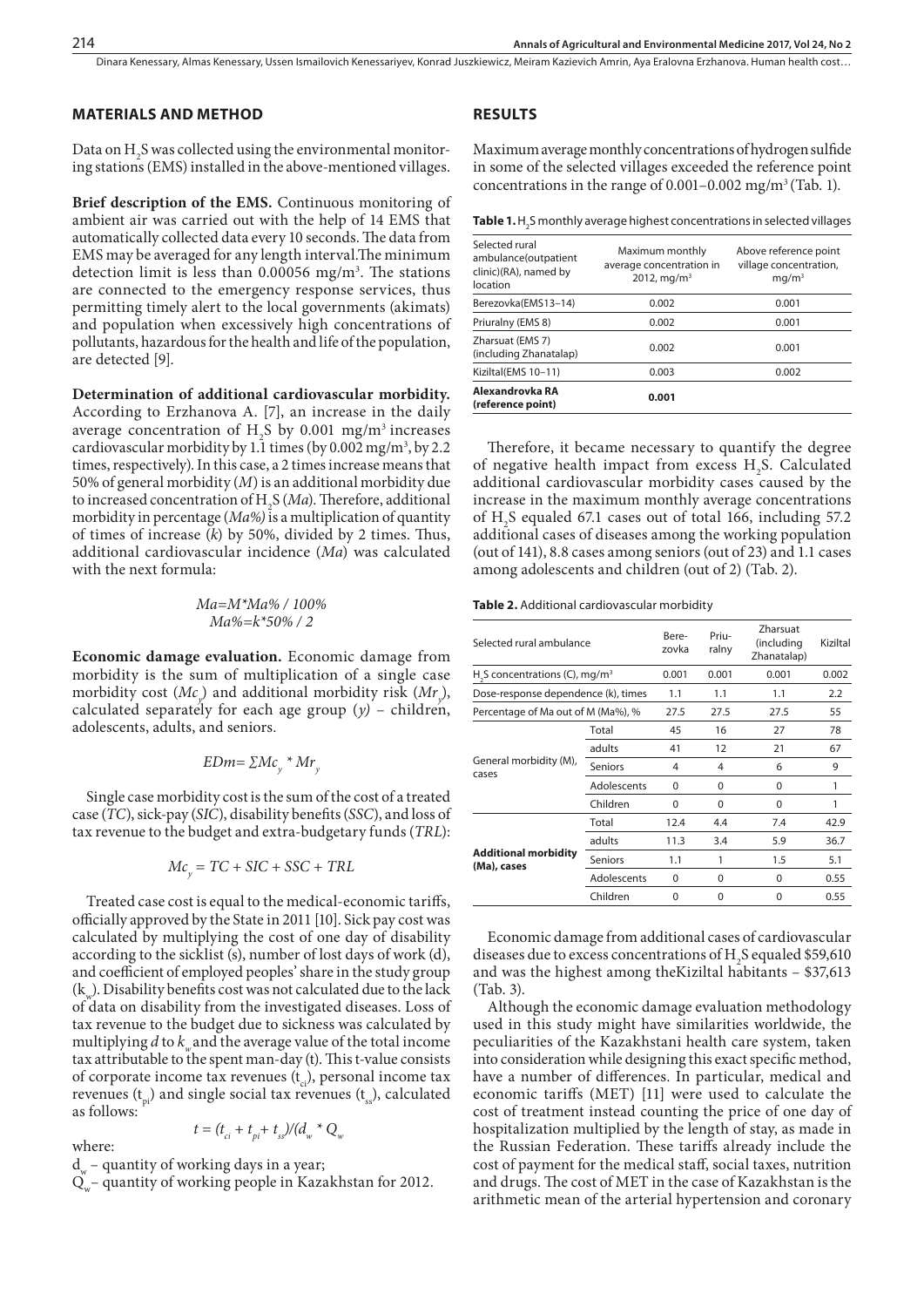| s<br>S       |
|--------------|
|              |
|              |
|              |
| こくし          |
|              |
| ť            |
|              |
| I            |
| Table 3. Ecc |
|              |
|              |
|              |

| Table 3. Economic damage from additional cases of circulatory system disea                                                                                                                                                        |                          |                |                          |               | ise            |                          | due to excess concentrations of H <sub>2</sub> S. |                          |                    |                          |                          |                          |                    |         |                          |                          |                |                    |                          |                          |
|-----------------------------------------------------------------------------------------------------------------------------------------------------------------------------------------------------------------------------------|--------------------------|----------------|--------------------------|---------------|----------------|--------------------------|---------------------------------------------------|--------------------------|--------------------|--------------------------|--------------------------|--------------------------|--------------------|---------|--------------------------|--------------------------|----------------|--------------------|--------------------------|--------------------------|
| Selected rural ambulance                                                                                                                                                                                                          |                          |                | Berezovka                |               |                |                          |                                                   | Priuralni                |                    |                          |                          |                          | Zharsuat           |         |                          |                          |                | Kiziltal           |                          |                          |
| Age groups                                                                                                                                                                                                                        | $\overline{\phantom{0}}$ | $\sim$         | $\sim$                   | 4             | 5              | $\overline{\phantom{m}}$ | $\sim$                                            | $\sim$                   | 4                  | $\overline{5}$           | $\overline{\phantom{0}}$ | $\sim$                   | $\sim$             | 4       | 5                        | $\overline{\phantom{m}}$ | $\sim$         | $\sim$             | 4                        | 5                        |
| Quantity of inhabitants, Q                                                                                                                                                                                                        | 1923                     | 1359           | 132                      | 52            | 380            | 1232                     | 667                                               | 204                      | 38                 | 323                      | 2001                     | 1263                     | 329                | 67      | 342                      | 3768                     | 2165           | 303                | 160                      | 1140                     |
| Morbidity risk, Mr <sub>y</sub>                                                                                                                                                                                                   | $\overline{c}$           | $\overline{-}$ | $\overline{\phantom{0}}$ | $\circ$       | $\circ$        | 4                        | $\sim$                                            | $\overline{\phantom{0}}$ | $\circ$            | $\circ$                  | $\overline{\phantom{a}}$ | $\circ$                  | $\sim$             | $\circ$ | $\circ$                  | 43                       | $\overline{5}$ | $\overline{5}$     | $\overline{\phantom{m}}$ | $\overline{\phantom{m}}$ |
| Economic damage, EDm                                                                                                                                                                                                              | 11279                    | 10679          | 599                      | $\circ$       | $\circ$        | 3944                     | 3381                                              | 564                      | $\circ$            | $\circ$                  | 6774                     | 5934                     | 840                | $\circ$ | $\circ$                  | 37613                    | 33994          | 2808               | 301                      | 510                      |
| Single case morbidity cost, Mc <sub>y</sub>                                                                                                                                                                                       | n/c                      | 947            | 547                      | 547           | 947            | n/c                      | 1003                                              | 547                      | 547                | 1003                     | n/c                      | 1007                     | 547                | 547     | 1007                     | n/c                      | 927            | 547                | 547                      | 927                      |
| Cost of a treated case, TC                                                                                                                                                                                                        | $\frac{c}{n}$            | 547            | 547                      | 547           | 547            | n/c                      | 547                                               | 547                      | 547                | 547                      | n/c                      | 547                      | 547                | 547     | 547                      | n/c                      | 547            | 547                | 547                      | 547                      |
| Medical-economic tariff                                                                                                                                                                                                           | n/c                      | 547            | 547                      | 547           | 547            | n/c                      | 547                                               | 547                      | 547                | 547                      | n/c                      | 547                      | 547                | 547     | 547                      | n/c                      | 547            | 547                | 547                      | 547                      |
| Sic-pay cost, SIC                                                                                                                                                                                                                 | 733                      | 367            | n/c                      | n/c           | 367            | 837                      | 418                                               | n/c                      | n/c                | 418                      | 844                      | 422                      | n/c                | n/c     | 422                      | 697                      | 348            | n/c                | n/c                      | 348                      |
| Cost of one day of disability, s=31/dw                                                                                                                                                                                            | n/c                      | 53             | $\frac{c}{\alpha}$       | n/c           | 53             | n/c                      | 53                                                | n/c                      | n/c                | 53                       | n/c                      | 53                       | n/c                | n/c     | 53                       | n/c                      | 53             | n/c                | n/c                      | 53                       |
| No. of lost days of work, d                                                                                                                                                                                                       | $\frac{c}{\alpha}$       | $\Xi$          | $\frac{c}{\alpha}$       | $\frac{c}{n}$ | $\overline{C}$ | n/c                      | $\overline{C}$                                    | n/c                      | $\frac{c}{\alpha}$ | $\overline{\phantom{0}}$ | n/c                      | $\overline{\phantom{0}}$ | n/c                | n/c     | $\overline{\phantom{0}}$ | $\frac{c}{c}$            | $\overline{C}$ | $\frac{c}{d}$      | n/c                      | $\overline{c}$           |
| Coefficient of employed people share, k <sub>w</sub>                                                                                                                                                                              | n/c                      | $\overline{0}$ | $\frac{c}{n}$            | $\frac{c}{n}$ | 0.7            | n/c                      | $0.\overline{8}$                                  | n/c                      | n/c                | 0.8                      | n/c                      | 0.8                      | n/c                | n/c     | 0.8                      | n/c                      | 0.7            | n/c                | n/c                      | $\overline{0}$           |
| Loss of tax revenue to the budget, TRL                                                                                                                                                                                            | 66.05143                 | $3.3E + 01$    | n/c                      | n/c           | $3.3E + 01$    | 7.5E+01                  | $3.8E + 01$                                       | n/c                      | n/c                | $3.8E+01$                | 7.6E+01                  | $3.8E + 01$              | n/c                | n/c     | $3.8E + 01$              | $6.3E + 01$              | $3.1E + 01$    | n/c                | n/c                      | $3.1E + 01$              |
| Average value of the total income tax, t                                                                                                                                                                                          | 9.480516                 | 4.7E+00        | n/c                      | n/c           | 4.7E+00        | 9.5E+00                  | 4.7E+00                                           | n/c                      | O.<br>ξ            | 4.7E+00                  | n/c                      | $4.7E+00$                | n/c                | n/c     | 4.7E+00                  | n/c                      | $4.7E+00$      | n/c                | n/c                      | 4.7E+00                  |
| Corporate income tax revenues, t <sub>d</sub>                                                                                                                                                                                     | n/c                      | $6.94E + 09$   | n/c                      | n/c           | n/c            | n/c                      | $6.94E + 09$                                      | n/c                      | n/c                | n/c                      | n/c                      | $6.94E + 09$             | n/c                | n/c     | n/c                      | n/c                      | $6.94E + 09$   | n/c                | n/c                      | n/c                      |
| Personal income tax revenues, t <sub>pi</sub>                                                                                                                                                                                     | n/c                      | 2.92E+09       | $\frac{c}{\alpha}$       | $\frac{c}{n}$ | n/c            | n/c                      | $2.92E + 09$                                      | n/c                      | ≧                  | U<br>≧                   | n/c                      | $2.92E + 09$             | n/c                | n/c     | n/c                      | n/c                      | 2.92E+09       | n/c                | n/c                      | n/c                      |
| Single social tax revenues, t.                                                                                                                                                                                                    | n/c                      | 2.27E+09       | n/c                      | n/c           | n/c            | n/c                      | 2.27E+09                                          | n/c                      | n/c                | n/c                      | n/c                      | 2.27E+09                 | n/c                | n/c     | n/c                      | n/c                      | 2.27E+09       | n/c                | n/c                      | n/c                      |
| Quantity of working people in a studied group, q <sub>w</sub>                                                                                                                                                                     | 939                      | 939            | $\frac{c}{n}$            | n/c           | n/c            | 526                      | 526                                               | n/c                      | n/c                | n/c                      | 1005                     | 1005                     | n/c                | n/c     | n/c                      | 1422                     | 1422           | n/c                | n/c                      | n/c                      |
| quantity of working days in a year, dw                                                                                                                                                                                            | $\frac{c}{n}$            | 301            | $\frac{c}{n}$            | n/c           | 301            | n/c                      | 301                                               | n/c                      | n/c                | 301                      | n/c                      | 301                      | n/c                | n/c     | 301                      | n/c                      | 301            | n/c                | n/c                      | 301                      |
| quantity of working people in Kazakhstan, Qw                                                                                                                                                                                      | $\frac{c}{\alpha}$       | 8.51E+06       | $\frac{c}{n}$            | $\frac{c}{n}$ | n/c            | n/c                      | 51E+06<br>∞                                       | n/c                      | n/c                | n/c                      | n/c                      | 51E+06<br>∞              | $\frac{c}{\alpha}$ | n/c     | n/c                      | n/c                      | 8.51E+06       | $\frac{c}{\alpha}$ | $\frac{c}{d}$            | $\frac{c}{d}$            |
| 1- total number of people;2- adults;3- seniors;4- adolescents;5- children; n/c – no need to be calculated.<br>Total cost denominated in the national currency tenge (KZT) was converted into USD at the exchange rate set by of t |                          |                |                          |               |                |                          |                                                   |                          |                    |                          |                          |                          |                    |         |                          |                          |                |                    |                          |                          |

**Annals of Agricultural and Environmental Medicine 2017, Vol 24, No 2**